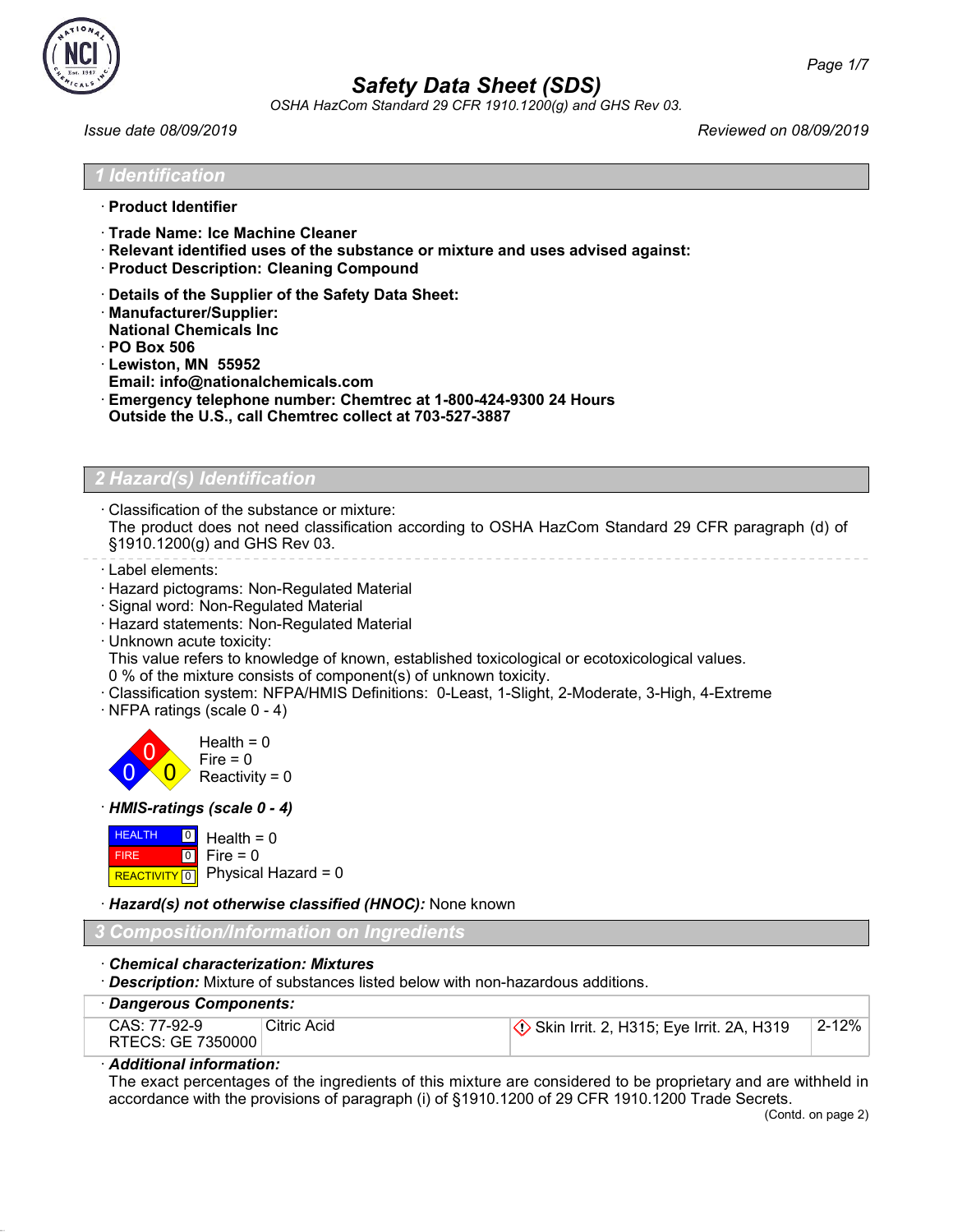

OSHA HazCom Standard 29 CFR 1910.1200(g) and GHS Rev 03.

Issue date 08/09/2019 Reviewed on 08/09/2019

### **Trade Name: ICE MACHINE CLEANER**

### 4 First-Aid Measures

- · Description of first aid measures
- · General information: No special measures required.
- $\cdot$  After inhalation: In case of unconsciousness place patient stably in the side position for transportation.
- · After skin contact:
- Wash with soap and water.

If skin irritation occurs, consult a doctor.

- · After eye contact:
- If eye irritation occurs, consult a doctor.
- Rinse opened eye for several minutes under running water.
- · After swallowing: If swallowed and symptoms occur, consult a doctor.
- · Information for doctor
- · Most important symptoms and effects, both acute and delayed: No further relevant information available.
- · Indication of any immediate medical attention and special treatment needed:
- No further relevant information available.

### 5 Fire-Fighting Measures

- · Extinguishing media
- · Suitable extinguishing agents: Use fire fighting measures that suit the environment.
- $\cdot$  For safety reasons unsuitable extinguishing agents: No further relevant information.
- · Special hazards arising from the substance or mixture: No further relevant information available.
- · Advice for firefighters
- · Special protective equipment for firefighters:

As in any fire, wear self-contained breathing apparatus pressure-demand (NIOSH approved or equivalent) and full protective gear to prevent contact with skin and eyes.

### 6 Accidental Release Measures

- · Personal precautions, protective equipment and emergency procedures: Not required.
- · Environmental precautions:

Dilute with plenty of water.

Do not allow to enter sewers/surface or ground water.

· Methods and material for containment and cleaning up:

Absorb with liquid-binding material (i.e. sand, diatomite, acid binders, universal binders, sawdust). Ensure adequate ventilation.

Dispose of the collected material according to regulations.

Reference to other sections:

See Section 7 for information on safe handling.

See Section 8 for information on personal protection equipment.

See Section 13 for disposal information.

### · Protective Action Criteria for Chemicals

· PAC-1:

None of the ingredients are listed.

· PAC-2:

None of the ingredients are listed.

 $·$  PAC-3:

49.4.1.1

None of the ingredients are listed.

(Contd. on page 3)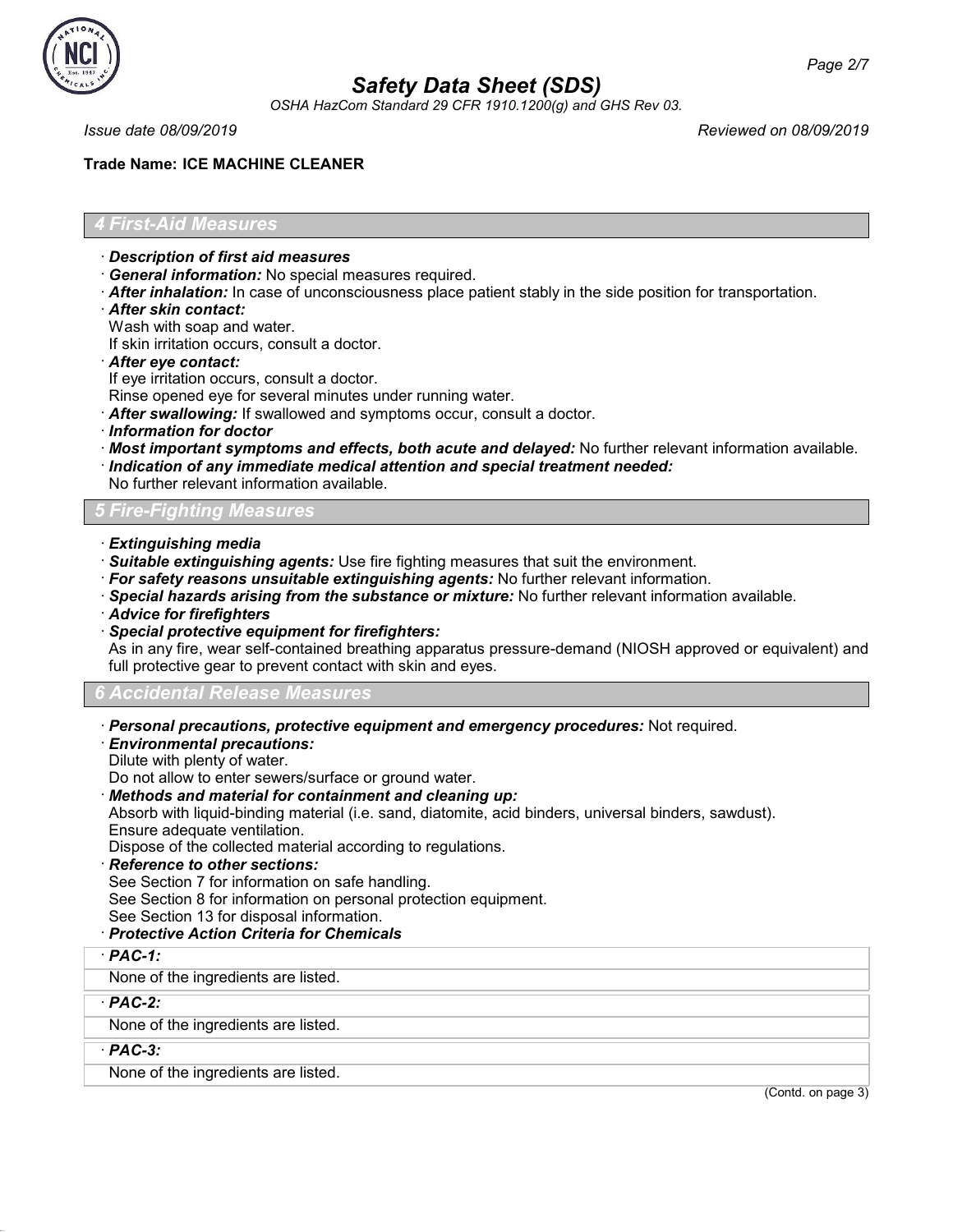

OSHA HazCom Standard 29 CFR 1910.1200(g) and GHS Rev 03.

Issue date 08/09/2019 Reviewed on 08/09/2019

### **Trade Name: ICE MACHINE CLEANER**

### 7 Handling and Storage

- · Handling
- · Precautions for safe handling: No special measures required.
- · Information about protection against explosions and fires: No special measures required.
- · Conditions for safe storage, including any incompatibilities
- · Storage
- $\cdot$  Requirements to be met by storerooms and receptacles: No special requirements.
- · Information about storage in one common storage facility: Not required.
- · Further information about storage conditions: None.
- · Specific end use(s): No further relevant information available.

8 Exposure Controls/Personal Protection

· Additional information about design of technical systems: No further data; see section 7.

- · Control parameters:
- · Components with occupational exposure limits:

The product does not contain any relevant quantities of materials with critical values that have to be monitored at the workplace.

- · Additional information: The lists that were valid during the creation of this SDS were used as basis.
- · Exposure controls:
- · Personal protective equipment
- · General protective and hygienic measures: No special measures required.
- · Breathing equipment: Not required.
- · Protection of hands: Not necessary under normal condidtions.
- · Material of gloves: Not applicable.
- · Penetration time of glove material: Not applicable.
- · Eye protection:



49.4.1.1

Goggles recommended during refilling.

· Limitation and supervision of exposure into the environment: None

### 9 Physical and Chemical Properties

- · Information on basic physical and chemical properties
- · General Information

| · Appearance:                       |                   |
|-------------------------------------|-------------------|
| Form:                               | Liquid            |
| Color:                              | Clear             |
| ∙ Odor:                             | Slight            |
| Odor threshold:                     | Not determined.   |
| · pH-value:                         | Not applicable.   |
| Change in condition                 |                   |
| <b>Melting point/Melting range:</b> | Not determined.   |
| <b>Boiling point/Boiling range:</b> | ≥100 °C (≥212 °F) |
| · Flash point:                      | <b>None</b>       |
| · Flammability (solid, gaseous):    | Not applicable.   |
|                                     |                   |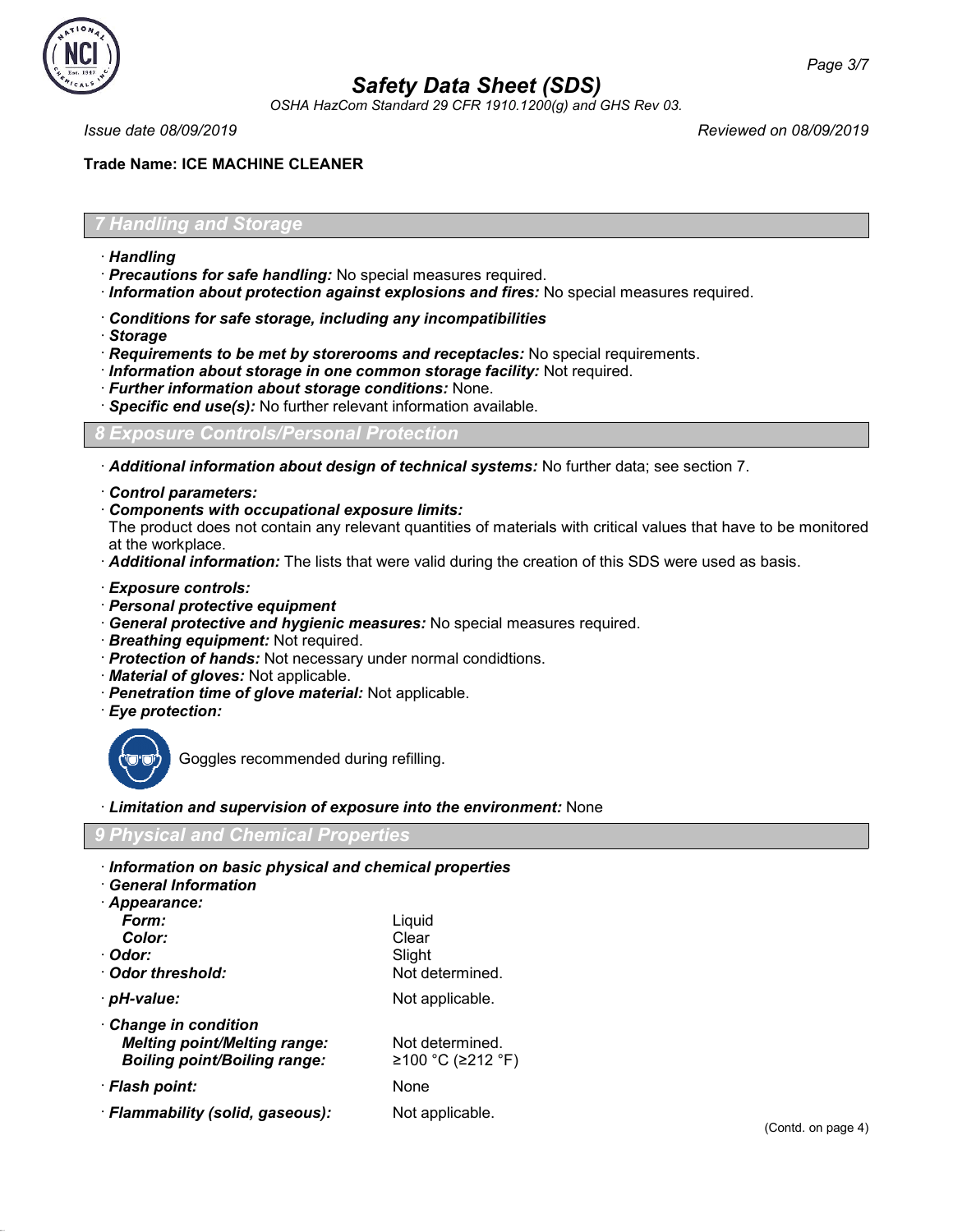

OSHA HazCom Standard 29 CFR 1910.1200(g) and GHS Rev 03.

**Trade Name: ICE MACHINE CLEANER**

Issue date 08/09/2019 Reviewed on 08/09/2019

| · Ignition temperature:                                                                            | Not applicable                                                                                     |
|----------------------------------------------------------------------------------------------------|----------------------------------------------------------------------------------------------------|
| · Decomposition temperature:                                                                       | Not determined.                                                                                    |
| · Auto igniting:                                                                                   | Product is not self-igniting.                                                                      |
| Danger of explosion:                                                                               | Product does not present an explosion hazard.                                                      |
| · Explosion limits:<br>Lower:<br><b>Upper:</b>                                                     | Not determined.<br>Not determined.                                                                 |
| $\cdot$ Vapor pressure @ 20 °C (68 °F):                                                            | ≤23 hPa (≤17.3 mm Hg)                                                                              |
| $\cdot$ Density @ 20 °C (68 °F):<br>· Relative density:<br>· Vapor density:<br>· Evaporation rate: | 1.0551 g/cm <sup>3</sup> (8.8048 lbs/gal)<br>Not determined.<br>Not determined.<br>Not determined. |
| · Solubility in / Miscibility with:<br>Water:                                                      | Fully miscible.                                                                                    |
| · Partition coefficient (n-octanol/water): Not determined.                                         |                                                                                                    |
| · Viscosity:<br>Dynamic:<br><b>Kinematic:</b>                                                      | Not determined.<br>Not determined.                                                                 |
| · Solvent content:<br><b>VOC</b> content:<br>Other information:                                    | 0.00%<br>No further relevant information available.                                                |

### 10 Stability and Reactivity

· Reactivity: No further relevant information available.

- · Chemical stability:
- · Thermal decomposition / conditions to be avoided: No decomposition if used according to specifications.
- · Possibility of hazardous reactions: No dangerous reactions known.
- · Conditions to avoid: No further relevant information available.
- · Incompatible materials: No further relevant information available.
- · Hazardous decomposition products: No dangerous decomposition products known.

### ' Toxicological Information

· Information on toxicological effects:

· Acute toxicity:

### · LD/LC50 values that are relevant for classification:

### 77-92-9 Citric Acid

| Oral          | LD50 | 5,040 mg/kg (Mouse)            |
|---------------|------|--------------------------------|
|               |      | 5,400 mg/kg (Rat)              |
| Dermal   LD50 |      | >2,000 mg/kg (Rat)             |
|               |      | LC50/48 hrs 440 mg/l (Daphnia) |

### · Primary irritant effect:

49.4.1.1

· On the skin: No irritating effect.

· On the eye: No irritating effect.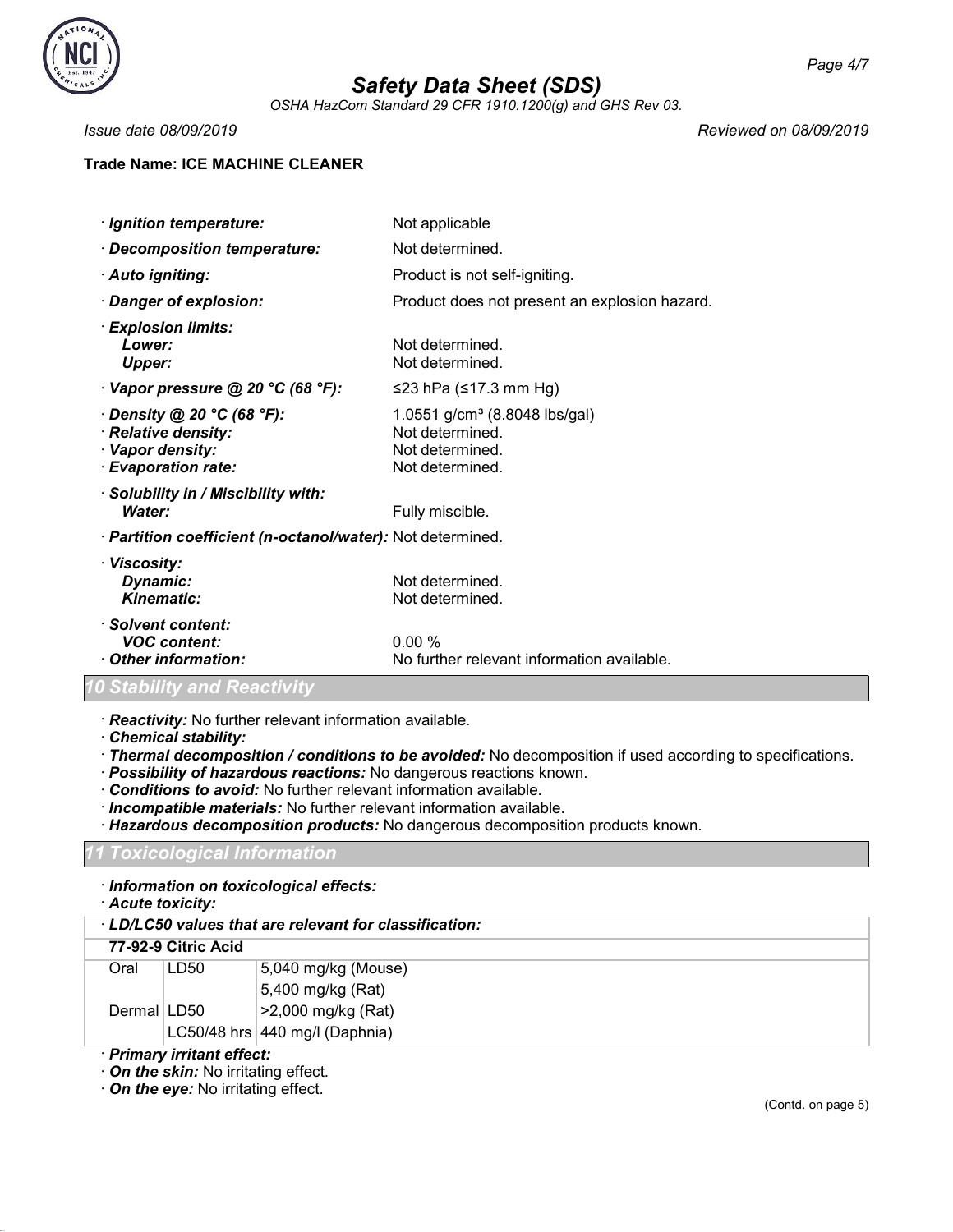

OSHA HazCom Standard 29 CFR 1910.1200(g) and GHS Rev 03.

### **Trade Name: ICE MACHINE CLEANER**

### · Additional toxicological information:

The product is not subject to classification according to internally approved calculation methods for preparations.

When used and handled according to specifications, the product does not have any harmful effects according to our experience and the information provided to us.

### · Carcinogenic categories:

#### · IARC (International Agency for Research on Cancer):

None of the ingredients are listed.

### · NTP (National Toxicology Program):

None of the ingredients are listed.

### · OSHA-Ca (Occupational Safety & Health Administration):

None of the ingredients are listed.

### 12 Ecological Information

### · Toxicity:

· Aquatic toxicity:

### 77-92-9 Citric Acid

EC50 1,534 mg/l (Daphnia)

- · Persistence and degradability: No further relevant information available.
- · Behavior in environmental systems:
- · Bioaccumulative potential: No further relevant information available.
- · Mobility in soil: No further relevant information available.
- · Additional ecological information:
- · General notes:

Do not allow undiluted product or product that has not been neutralized to reach ground water, water course or sewage system.

### · Results of PBT and vPvB assessment:

- · PBT: Not applicable.
- $\cdot$  vPvB: Not applicable.
- $\cdot$  Other adverse effects: No further relevant information available.

13 Disposal Considerations

### · Waste treatment methods

· Recommendation:

Smaller quantities can be disposed of with household waste.

Observe all federal, state and local environmental regulations when disposing of this material.

- · Uncleaned packaging
- · Recommendation: Disposal must be made according to official regulations.
- · Recommended cleansing agent: Water, if necessary with cleansing agents.

### 14 Transport Information

· UN-Number:

49.4.1.1

- · **DOT, ADR/ADN, IMDG, IATA** Non-Regulated Material
- · UN proper shipping name:
- · DOT, ADR/ADN, IMDG, IATA Non-Regulated Material

Issue date 08/09/2019 Reviewed on 08/09/2019

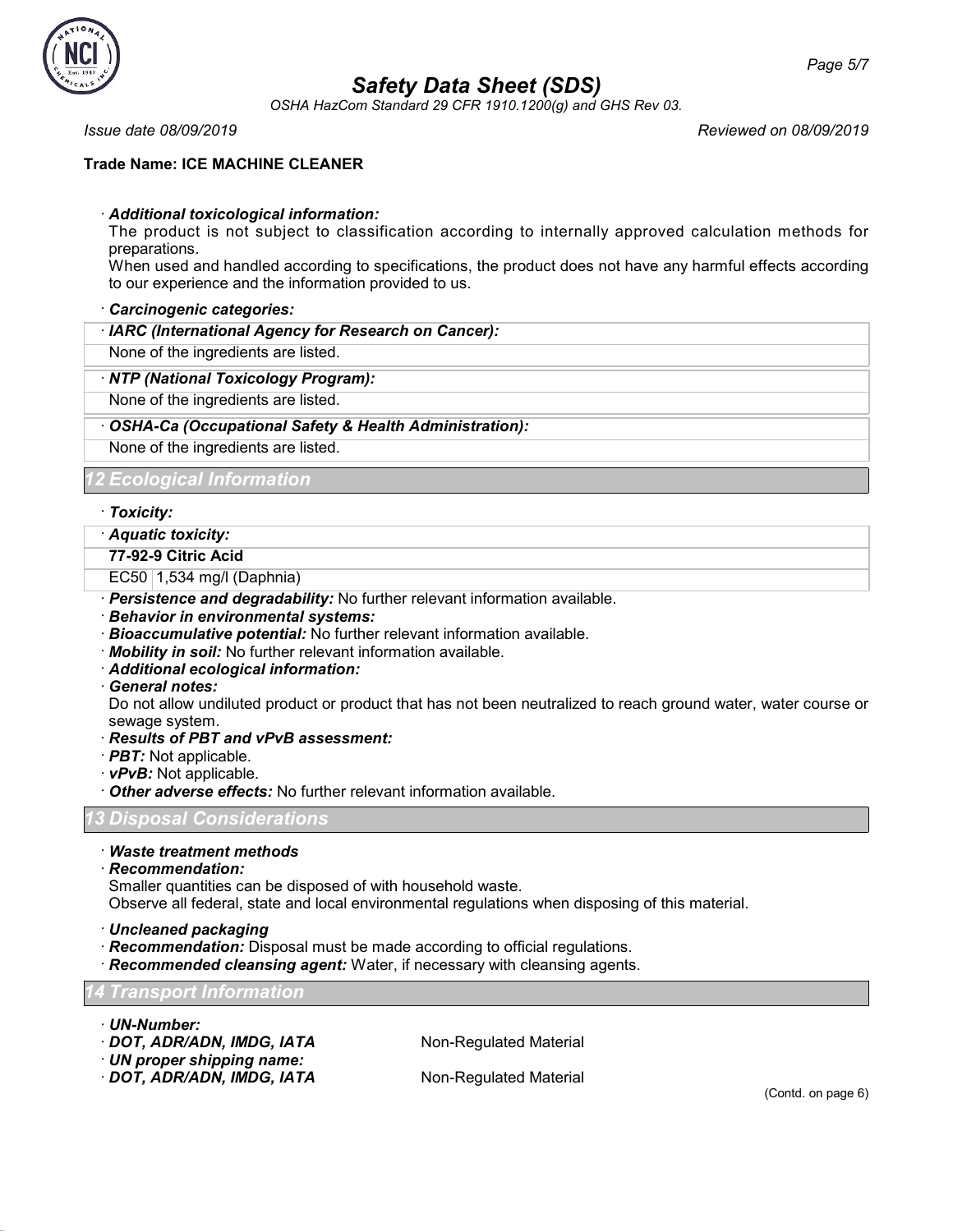

OSHA HazCom Standard 29 CFR 1910.1200(g) and GHS Rev 03.

### **Trade Name: ICE MACHINE CLEANER**

· Transport hazard class(es):

· DOT, ADR/ADN, ADN, IMDG, IATA · Class: Non-Regulated Material · Packing group: · **DOT, ADR/ADN, IMDG, IATA** Non-Regulated Material Non-Regulated Material Non-Regulated Material • **Environmental hazards:** Not applicable.<br>• **Special precautions for user:** Not applicable.  $\cdot$  Special precautions for user: · Transport in bulk according to Annex II of **MARPOL73/78 and the IBC Code:** Not applicable.<br> **UN "Model Regulation":** Non-Regulated Material  $\cdot$  UN "Model Regulation":

<u>5 Regulatory Inf</u>ormation

Issue date 08/09/2019 Reviewed on 08/09/2019

 $\cdot$  Safety, health and environmental regulations/legislation specific for the substance or mixture: · SARA (Superfund Amendments and Reauthorization):

| · Section 355 (extremely hazardous substances):             |
|-------------------------------------------------------------|
| None of the ingredients are listed.                         |
| · Section 313 (Specific toxic chemical listings):           |
| None of the ingredients are listed.                         |
| · TSCA (Toxic Substances Control Act):                      |
| All components have the value ACTIVE.                       |
| · Hazardous Air Pollutants                                  |
| None of the ingredients are listed.                         |
| California Proposition 65:                                  |
| Chemicals known to cause cancer:                            |
| None of the ingredients are listed.                         |
| Chemicals known to cause reproductive toxicity for females: |
| None of the ingredients are listed.                         |
| Chemicals known to cause reproductive toxicity for males:   |
| None of the ingredients are listed.                         |
| Chemicals known to cause developmental toxicity:            |
| None of the ingredients are listed.                         |
| · New Jersey Right-to-Know List:                            |
| None of the ingredients are listed.                         |
| · New Jersey Special Hazardous Substance List:              |
| None of the ingredients are listed.                         |
| · Pennsylvania Right-to-Know List:                          |
| None of the ingredients are listed.                         |
| · Pennsylvania Special Hazardous Substance List:            |

None of the ingredients are listed.

· Carcinogenic categories:

49.4.1.1

· EPA (Environmental Protection Agency):

None of the ingredients are listed.

· TLV (Threshold Limit Value established by ACGIH):

None of the ingredients are listed.